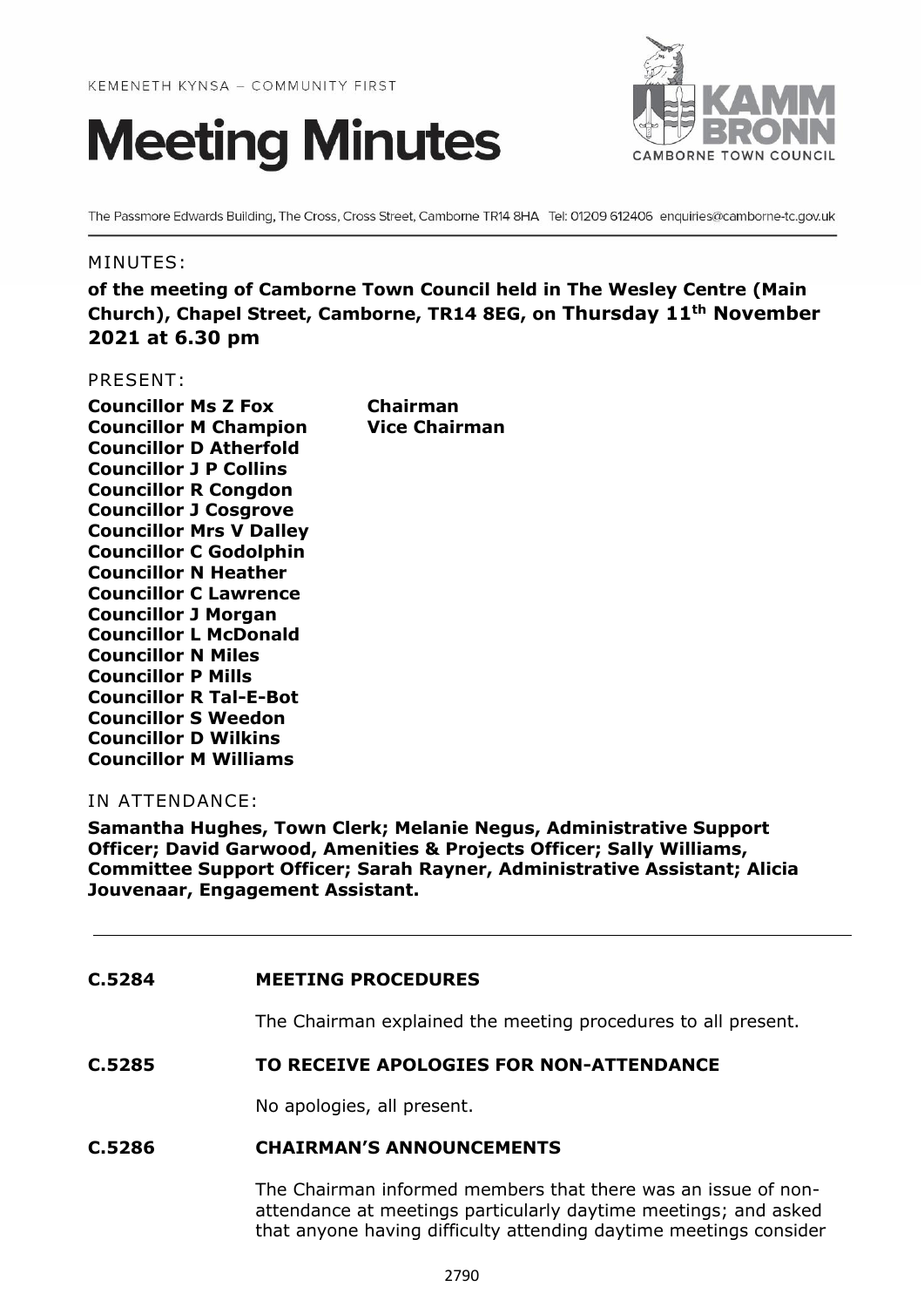standing down from the committee to allow the appointment of another member.

The Chairman reminded members of Camborne Church's Remembrance Parade on the 14<sup>th</sup> November and encouraged all members to attend.

The Children's Lantern Parade and the Christmas Lights Switch-on event was on the 26<sup>th</sup> November, with free parking in the Trevithick Car Park for the event. Cornwall Council had arranged free parking at Rosewarne Car Park on Saturday 4<sup>th</sup> December, and BID had organised free parking at the Trevithick Car Park for the rest of the Saturdays before Christmas.

Events attended by the Mayor:

- Portreath Remembrance Service 7<sup>th</sup> November.
- Vibes Charity shop following their re-opening.
- Spoke to Radio Cornwall about the Town Council's adoption of red telephone boxes.

# **C.5287 MEMBERS TO DECLARE DISCLOSABLE PECUNIARY INTERESTS AND NON-REGISTERABLE INTERESTS (INCLUDING THE DETAILS THEREOF) IN RESPECT OF ANY ITEMS ON THIS AGENDA INCLUDING ANY GIFTS OR HOSPITALITY EXCEEDING £25**

Councillor V Dalley declared an interest in agenda items 11,12 & 24, as she was a member of the Trevithick Day Committee and a Trustee of the Donald Thomas Centre.

## **C.5288 TO APPROVE WRITTEN REQUEST(S) FOR DISPENSATIONS**

There were no dispensation requests.

# **C.5289 TO RECEIVE AND APPROVE THE MINUTES OF THE MEETING OF THE FULL COUNCIL HELD ON 14TH OCTOBER 2021**

# **C.5289.2 RESOLVED: that the minutes of the meeting of the Full Council held on 14th October 2021 were received, approved, and signed by the Chairman**

Proposed by Councillor Z Fox Seconded by Councillor M Champion

On a vote being taken the matter was approved unanimously by those entitled to vote.

## **C.5290 TO RECEIVE THE MINUTES OF THE FOLLOWING COMMITTEE MEETINGS:**

- **i) Staffing Committee 20th October 2021;**
- **ii) Planning and Development Committee, 2 nd November 2021;**
- **iii) Neighbourhood Development Plan Working Party 11th October 2021;**
- **iv) Passmore Edwards Building Working Party 12th October 2021;**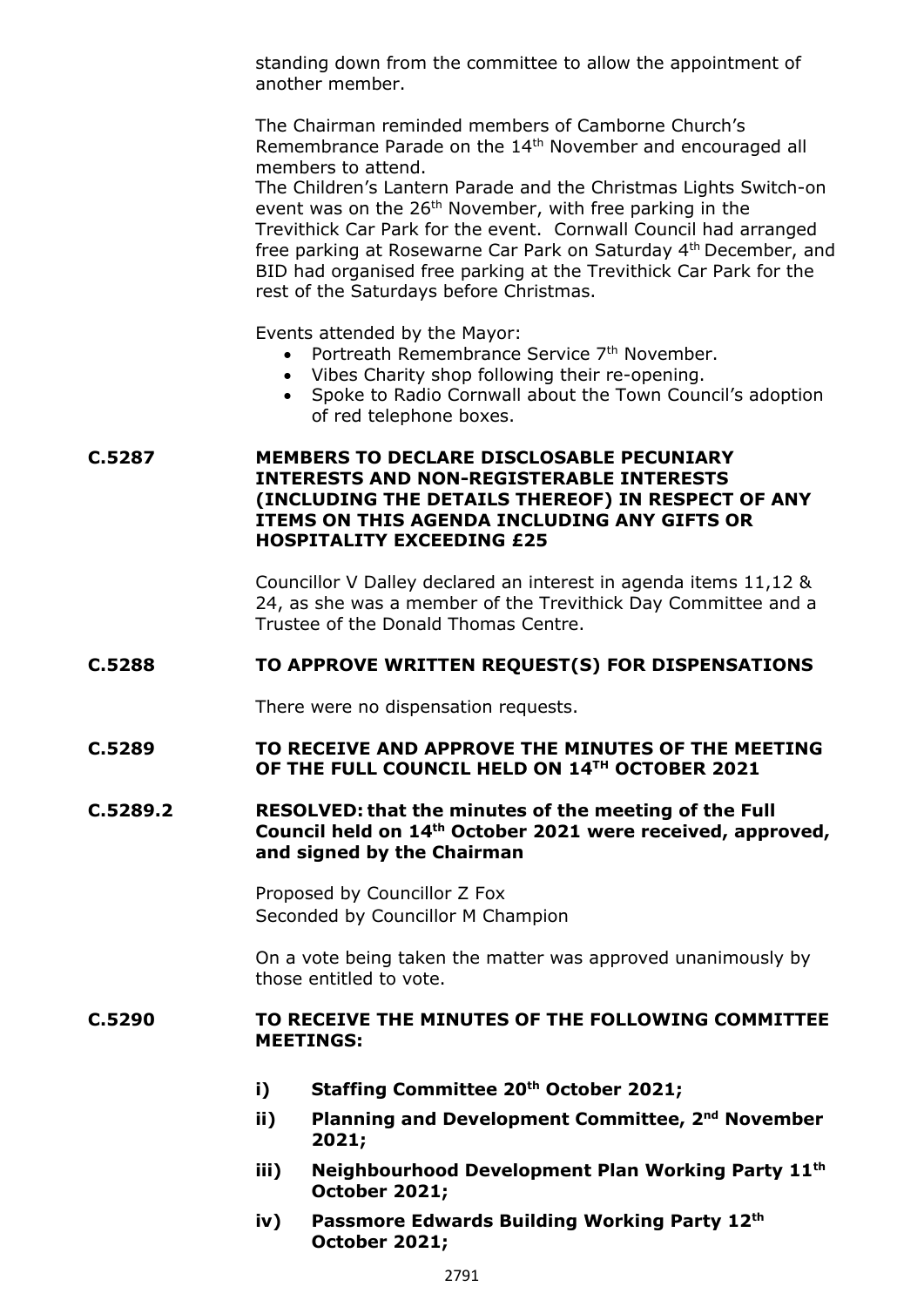- **v) Strategic Budget Working Party, 27th October 2021;**
- **vi) Youth Council Working Party, 28 th October 2021.**

**C.5290.2 RESOLVED: that the minutes of the Staffing Committee 20th October 2021; Planning and Development Committee, 2nd November 2021; Neighbourhood Development Plan Working Party 11th October 2021; Passmore Edwards Building Working Party 12th October 2021; Strategic Budget Working Party, 27th October 2021; Youth Council Working Party, 28th October 2021; and were received**

> Proposed by Councillor Z Fox Seconded by Councillor M Champion

On a vote being taken the matter was approved unanimously.

## **C.5291 MATTERS ARISING, FOR INFORMATION ONLY, WHERE NOT INCLUDED BELOW**

There were no matters arising.

# **C.5292 PUBLIC PARTICIPATION (SUBJECT TO STANDING ORDER 3e MEMBERS OF THE PUBLIC ARE PERMITTED TO MAKE REPRESENTATIONS, ANSWER QUESTIONS AND GIVE EVIDENCE IN RESPECT OF ANY ITEM OF BUSINESS INCLUDED IN THE AGENDA, UP TO A MAXIMUM OF FIFTEEN MINUTES)**

A member of the public spoke in support of the Trevithick Day grant application. For the event in 2022 they were having two large Marquees to hold a week-long mining exhibition in recognition of the town's heritage, where schools and the general public were all welcome. There had been a substantial uplift in charges for staging since the pandemic had hit which the grant would help to pay for, and the additional Marshalling that would be needed.

# **C.5293 TO RECEIVE A VERBAL PRESENTATION FROM FAIRTRADE CAMBORNE AND AGREE ACTION**

Brian Terry informed members that Camborne had been a Fairtrade Town for the last eleven years, and it had become a Fairtrade Town with the backing of the Town Council; and as it was renewal time requested that the Town Council reaffirms it's support, to help maintain the status as a Fairtrade Town. Through these unprecedented times with the Climate Change Emergency, Fairtrade could play a big part.

Events like the Big Green Week were essential to help maintain the town's Fairtrade status.

Camborne, Falmouth and Callington were the only three towns in the whole of Cornwall that were Fairtrade, and he was very proud that Camborne was one of them.

# **C.5293.2 RESOLVED: that a verbal presentation from Fairtrade Camborne was received. Camborne Town Council to e-mail**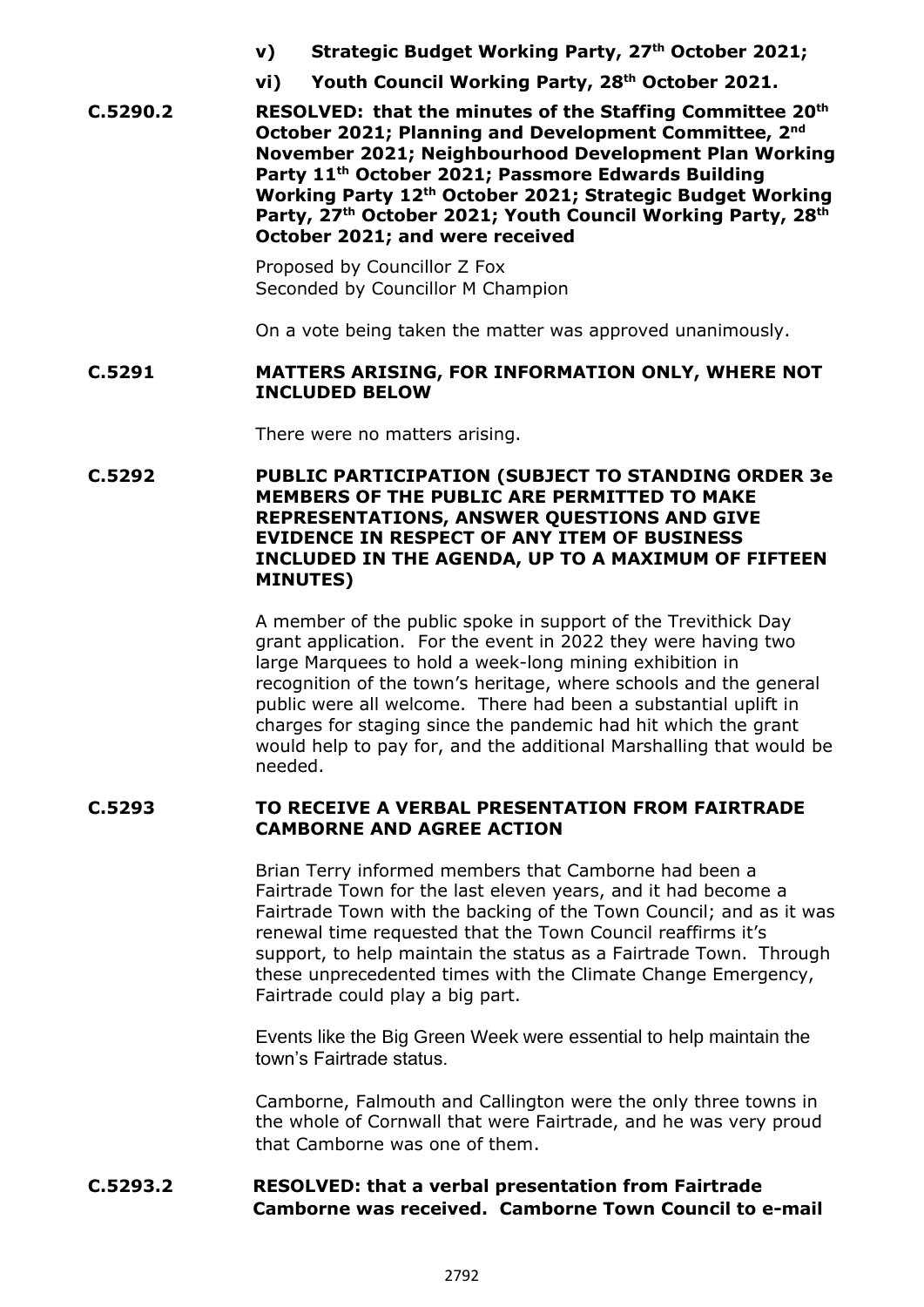# **Mr Terry reaffirming Camborne Town Council's support and to maintain the status of Camborne as a Fairtrade Town**

Proposed by Councillor Z Fox Seconded by Councillor D Atherfold

On a vote being taken the matter was approved unanimously.

Having declared an interest in the next two agenda items Councillor V Dalley left the room.

**C.5294 TO RECEIVE A WRITTEN AND VERBAL REPORT FROM THE ENGAGEMENT OFFICER ON CAMBORNE TOWN COUNCIL'S PROPOSED ACTIVITIES AND EVENTS ON TREVITHICK DAY, AGREE ACTION AND AUTHORISE EXPENDITURE**

> The Engagement Officer reported that the Town Council had planned to hold a Civic event for the Mayor on Trevithick Day 2020, but due to COVID this had not gone ahead, nor had the 2021 Trevithick Day event. She proposed that this be rescheduled to 2022 and recommended using a local hotel for the event as it was uncertain at this time where the Town Council would be based. The library could be open on the day for activities, with stands promoting the Town Council's Neighbourhood Plan, Climate Action Plan, and the Park Gerry Park Plans.

Councillor Cosgrove suggested a children's photographic competition, where children could take photos of places through the town; these photos could be displayed around the town on Trevithick Day. He asked the Engagement Officer for an approximate costing to host the competition.

## **C.5294.2 RESOLVED: that verbal and written reports from the Engagement Officer on Camborne Town Council's proposed activities and events on Trevithick Day were received; and that Camborne Town Council be actively involved in Trevithick Day 2022 event programme, was approved**

Proposed by Councillor C Godolphin Seconded by Councillor P Mills

On a vote being taken the matter was approved unanimously.

# **C.5294.3 RESOLVED: that the Passmore Edwards Building/Basset Centre be open to the public between 9-5 pm on Trevithick Day to host stalls and activities, was approved**

Proposed by Councillor D Wilkins Seconded by Councillor L McDonald

On a vote being taken the matter was approved unanimously.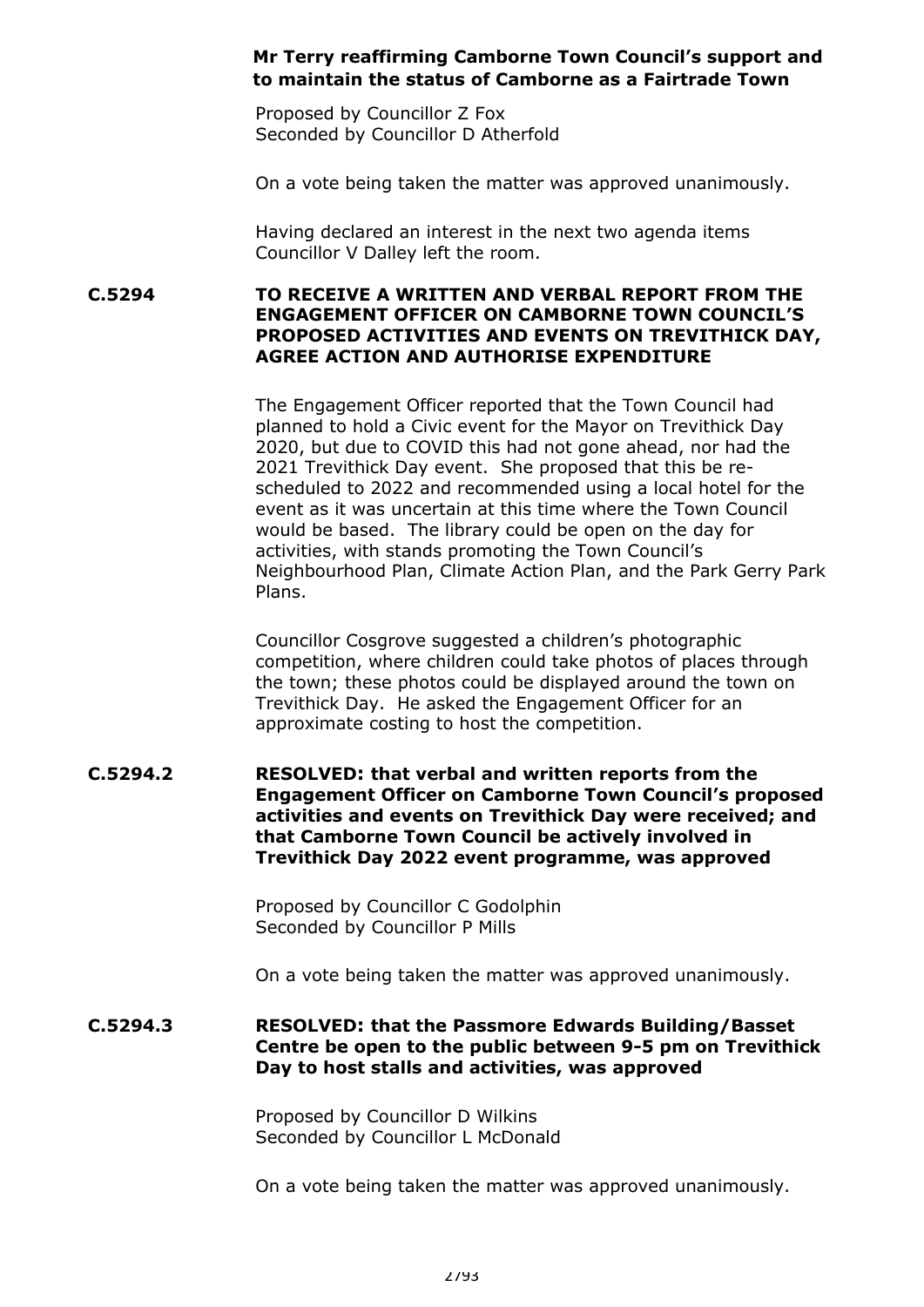# **C.5294.4 RESOLVED: that a Mayors Reception be hosted at one of the hotels in the town if possible, to cater and staff the event on Trevithick Day, was approved**

Proposed by Councillor J Cosgrove Seconded by Councillor P Mills

On a vote being taken the matter was approved unanimously.

# **C.5294.5 RESOLVED: that appropriate staffing arranged for the Town Council's Trevithick Day events, with the offer of pay or TOIL to staff, was approved**

Proposed by Councillor Z Fox Seconded by Councillor D Wilkins

On a vote being taken the matter was approved unanimously.

**C.5294.6 RESOLVED: that a budget of up to £2,610 for Town Council activities, utilities, marketing/promotions, catering and drinks reception, to celebrate Trevithick Day, was approved**

> Proposed by Councillor Z Fox Seconded by Councillor C Godolphin

On a vote being taken the matter was approved unanimously.

A member of the public entered the meeting at 7.04 pm.

# **C.5294.7 RESOLVED: that future engagement in Trevithick Day be reviewed on an annual basis**

Proposed by Councillor D Wilkins Seconded by Councillor M Williams

On a vote being taken the matter was approved unanimously.

**C.5295 TO RECEIVE A GRANT APPLICATION FROM: I) TREVITHICK DAY COMMITTEE (GENERAL POWER OF COMPETENCE) AGREE ACTION AND AUTHORISE EXPENDITURE.**

**C.5295.2 RESOLVED: that a grant of £10,000 was awarded to Camborne Trevithick Day, under the General Power of Competence; the expenditure was approved from the Community Events Grants Budget**

> Proposed by Councillor C Godolphin Seconded by Councillor M Champion

On a vote being taken the matter was approved unanimously.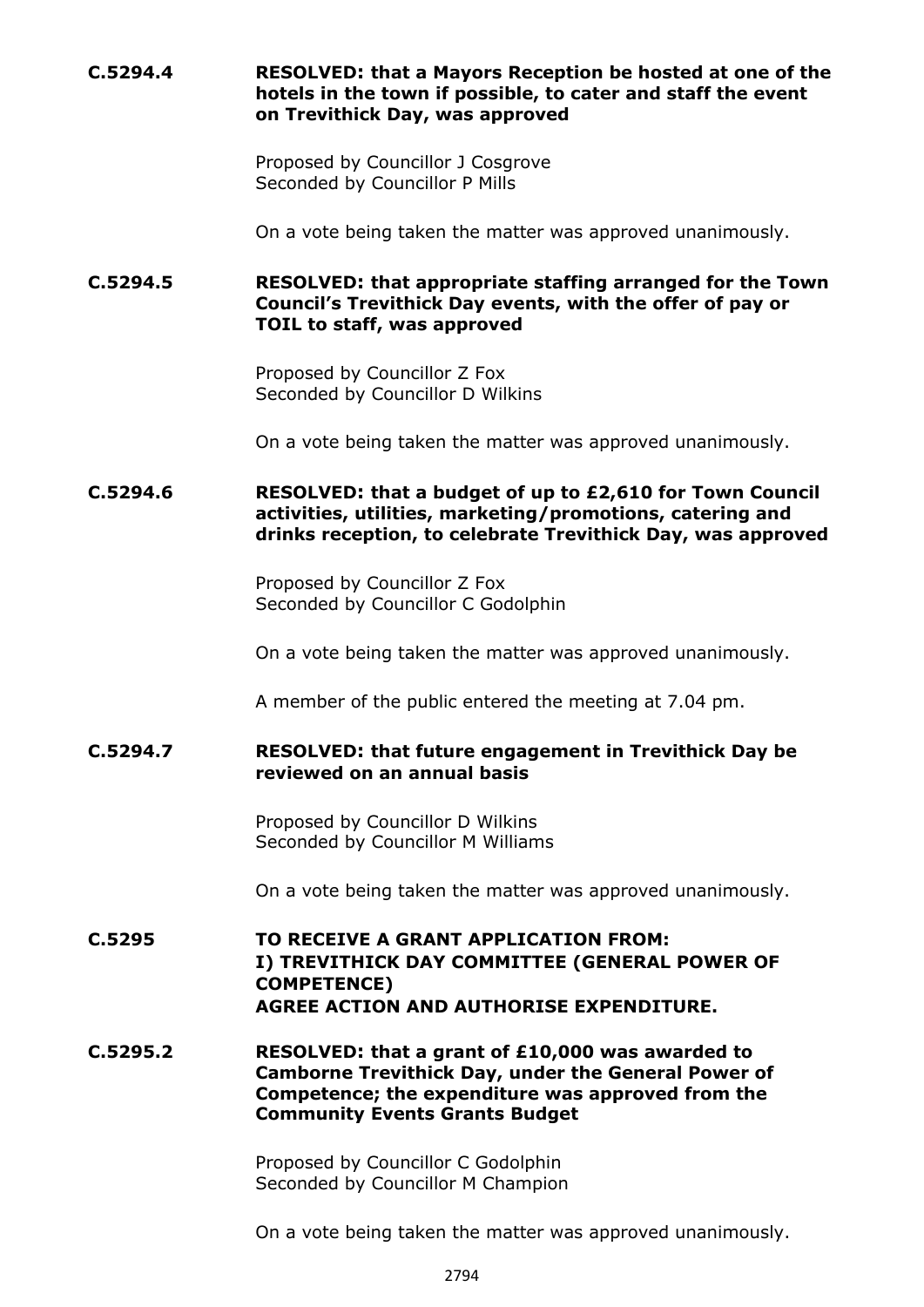Four members of the public left the meeting at 7.05 pm.

Councillor V Dalley re-entered, and Councillor R Tal-E-Bot left the meeting at 7.05 pm.

## **C.5296 TO RECEIVE A NOTICE OF BALLOT FOR CAMBORNE BUSINESS IMPROVEMENT DISTRICT AND APPROVE A RESPONSE ON BEHALF OF CAMBORNE TOWN COUNCIL**

**C.5296.2 RESOLVED: that a notice of the ballot for Camborne Business Improvement District was received; and that Camborne Town Council vote in favour of the renewal, was approved**

> Proposed by Councillor D Wilkins Seconded by Councillor V Dalley

On a vote being taken the matter was approved Unanimously.

## **C.5297 TO RECEIVE DRAFT STRATEGIC OBJECTIVES FOR 2022- 2026, AGREE ACTION AND AUTHORISE EXPENDITURE**

**C.5297.2 RESOLVED: that an amendment to Objective 4 in the Draft Strategic objectives for 2022-2026, from 'work to being more sustainable', to 'become more sustainable', was approved**

> Proposed by Councillor Z Fox Seconded by Councillor C Lawrence

On a vote being taken the matter was approved unanimously.

**C.5297.3 RESOLVED: that the Draft Strategic Objectives for 2022- 2026, were received, and with an amendment to Objective 4, were approved**

> Proposed by Councillor Z Fox Seconded by Councillor M Champion

On a vote being taken the matter was approved unanimously.

Councillor R Tal-E-Bot re-entered the meeting.

#### **C.5298 TO RECEIVE RECEIVE RECOMMENDATIONS FROM THE CLIMATE ACTION WORKING PARTY**

Members discussed inviting local producers and Fairtrade Fashion, to participate in the Friday market stall event during Green Week.

# **C.5298.2 RESOLVED: that the recommendation from the Climate Action Working Party that the Town Council's participation in Green Week be an annual event, was approved**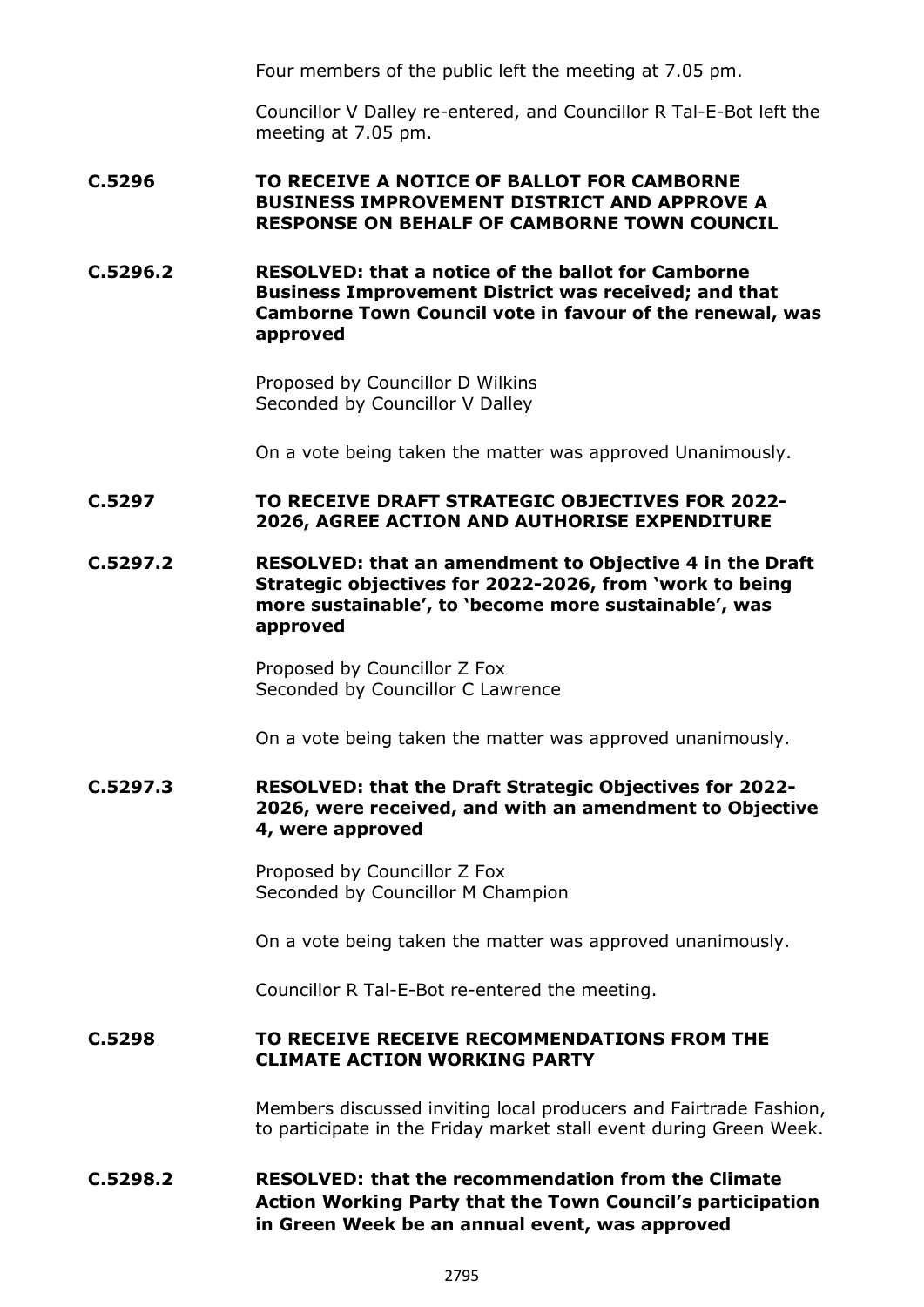Proposed by Councillor D Wilkins Seconded by Councillor P Mills

On a vote being taken the matter was approved unanimously.

**C.5298.3 RESOLVED: that the recommendation from the Climate Action Working Party that Town Council participate in Fairtrade Fortnight by arranging three Town Council run events:** 

- **i) Wine tasting (Mayors Civic Event – Fundraising for Fairtrade).**
- **ii) Friday market stall.**
- **iii) Fair Trade Coffee Morning.**

**and two community events:**

- **i) Movie Screening- 'Black Gold' or 'Living with Coffee' or a fashion industry focused one 'The True Cost'.**
- **ii) Camborne Fair Trade Town Boundary Sign Competition (schools).**

**A proposed total budget of £1,000; the cost of the wine tasting event to be taken from the Mayor's Civic budget; the other events to be taken from the Community Events budget, was approved**

Proposed by Councillor D Wilkins Seconded by Councillor P Mills

On a vote being taken the matter was approved unanimously.

## **C.5299 TO CONSIDER IF CAMBORNE TOWN COUNCIL SHOULD HIRE A STAND AT THE CPIR EXPO IN 2022**

Councillor V Dalley informed members that the first, and main event, at the College was primarily aimed at students and that Government Ministers would be attending. This would be an opportunity to showcase what the Council had already achieved, and were planning going forward.

The Launch event was on the 1<sup>st</sup> April at Cornwall College; The second on the 4<sup>th</sup> April at Redruth Community Centre; The third on the 5<sup>th</sup> April at Camborne Community Centre; The fourth on the 6<sup>th</sup> April at Illogan Village Hall; The fifth on the 7th April at Stithians Centre, and Chacewater Village Hall (half days in each).

# **C.5299.2 RESOLVED: that the Town Council apply for stalls at all of the venues for the CPIR EXPO events in 2022, with Councillors attending on all of the dates, was approved**

Proposed by Councillor D Atherfold Seconded by Councillor M Williams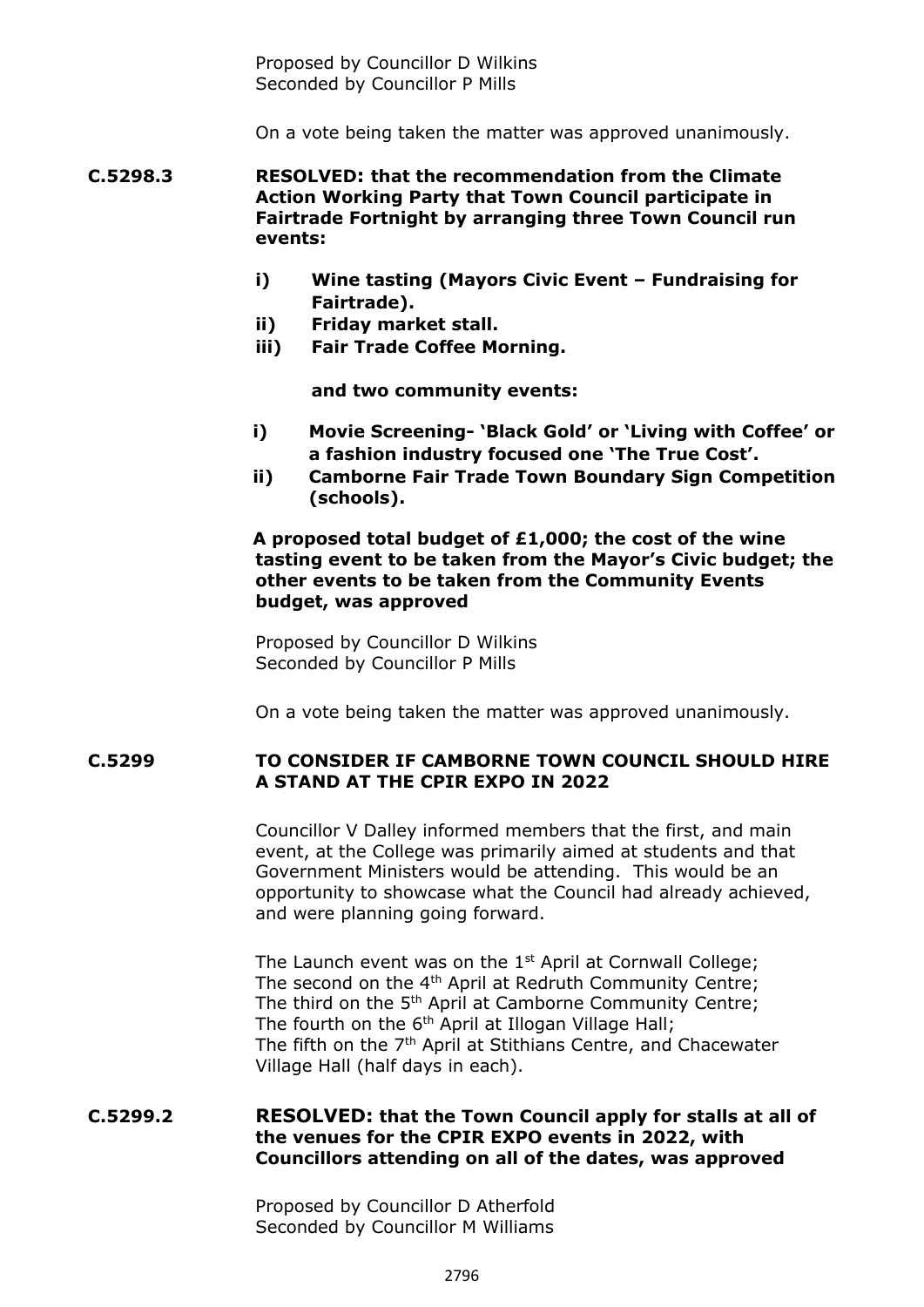**C.5300 TO RECEIVE A WRITTEN REPORT FROM THE ENGAGEMENT OFFICER ON THE QUEENS JUBILEE WEEKEND AND POSSIBLE EVENTS PROVIDED BY CAMBORNE TOWN COUNCIL. AGREE ACTION AND AUTHORISE EXPENDITURE**

> Members discussed: the Town Council planting a tree in celebration of the Queens Jubilee, to be conducted by the Amenities Team & supported by the Engagement Team in their normal working hours. The Mayor's attendance would be required.

The lighting of a small Gas Beacon at the top of the Passmore Edwards Building flagpole area on the evening of Thursday on the 2<sup>nd</sup> June. This would be conducted by the Amenities Team outside of normal working hours and would involve the Engagement Team also working outside normal hours. Possible road closure for those watching, with a Town Councillor in attendance.

A big Jubilee lunch in Camborne Recreation Ground (Bring your own Picnic).

Camborne Town Band

Cream Tea (Bunting, Cakes, Hot Drinks) - Possible to offer pitches to ice cream & catering.

Children's Royal/Jubilee Themed Activities (£1200)- things like face painting, entertainment, crafts etc.

This would involve the engagement team working all day (9-6 pm) on Sunday 5<sup>th</sup> June with support from staff willing to work during a bank holiday and Councillors willing to support voluntarily.

Members discussed planting trees in all the parish's villages, but because of the complexities of achieving this, is was agreed that the Engagement Officer look into this and bring back to a future meeting.

**C.5300.2 RESOLVED: that a written report from the Engagement Officer on the Queens Jubilee Weekend was received; and events to be provided by Camborne Town Council, 'planting a tree', 'the lighting of a gas beacon', and 'a Jubilee Lunch in the Recreation Ground', were approved and the associated expenditure of £2,000 to be taken from the Consultation & Engagement budget, was authorised**

> Proposed by Councillor C Godolphin Seconded by Councillor N Miles

On a vote being taken the matter was approved by a Majority.

# **C.5300.3 RESOLVED: that Camborne Town Council plant an additional tree with no plaque, was approved**

Proposed by Councillor R Tal-E-Bot Seconded by Councillor N Miles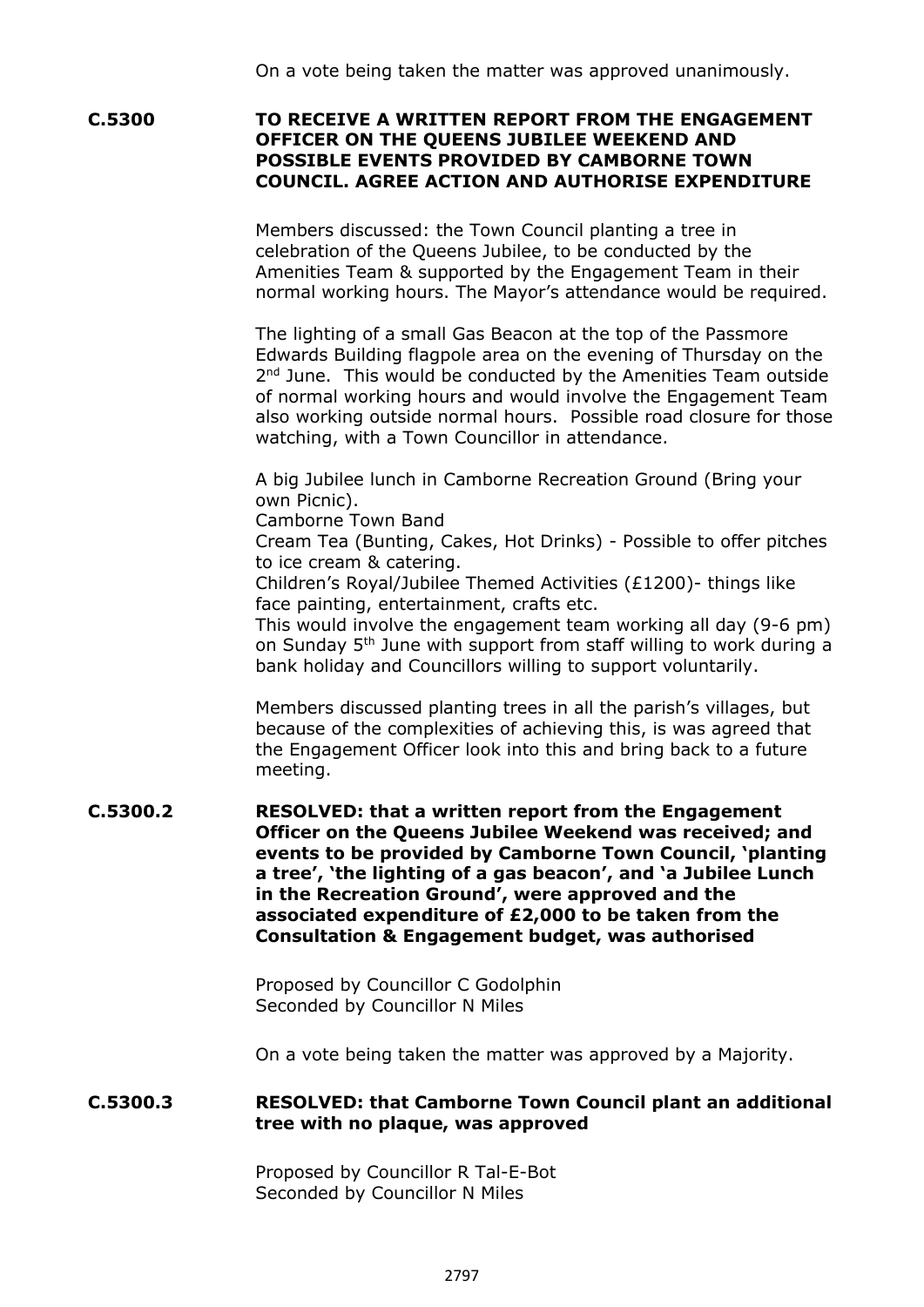On a vote being taken the matter was approved by a Majority.

- **C.5301 TO RECEIVE RECEIVE AN OFFER LETTER FROM CORNWALL COUNCIL REGARDING THE WELCOME BACK FUND CLAIM PREVIOUSLY SUBMITTED AND AGREE ACTION**
- **C.5301.2 RESOLVED: that an offer letter from Cornwall Council regarding the Welcome Back Fund claim previously submitted, was received. The completion and submission of the claim to Cornwall Council was delegated to The Town Clerk and the Engagement Officer**

Proposed by Councillor Z Fox Seconded by Councillor V Dalley

On a vote being taken the matter was approved unanimously.

- **C.5302 THAT THIS COUNCIL RESOLVES UNDER THE 1960 PUBLIC BODIES (ADMISSION TO MEETINGS) ACT, TO EXCLUDE THE PRESS AND PUBLIC DUE TO THE CONFIDENTIAL NATURE OF THE BUSINESS TO BE DISCUSSED**
- **C.5302.2 RESOLVED: that under the 1960 Public Bodies (Admission to Meetings) Act, the press and public were excluded due to the confidential nature of the business to be discussed**

Proposed by Councillor Z Fox Seconded by Councillor D Wilkins

On a vote being taken the matter was approved unanimously.

One member of the public left the meeting at 7.30 pm.

**C.5303 TO RECEIVE A VERBAL REPORT FROM THE ENGAGEMENT OFFICER AND QUOTATION FOR PAINTING RESTORATION, AGREE ACTION AND AUTHORISE EXPENDITURE**

> The Engagement Officer reported that the paintings had been inherited with the building and had a combined value of approximately **1200. The St Ives Harbour picture had been** painted by William Cox, a local painter who had gifted the picture to the Passmore Edwards Building in 1903. Josiah Thomas had been the Chairman of the Camborne School of Mines and his Portrait had been commissioned by Holman Brothers; both pictures were of significant heritage value to the town. There had been very little effort regarding the upkeep of the pictures in bygone years, and they were now in a serious state of disrepair. It was suggested that grant funding might be available to help with the cost of repair, and this would be investigated.

The valuations of the paintings had been carried-out by Truro Auction House. The repair of antique paintings was a very specialised subject, and it was difficult to find a company locally with the necessary expertise.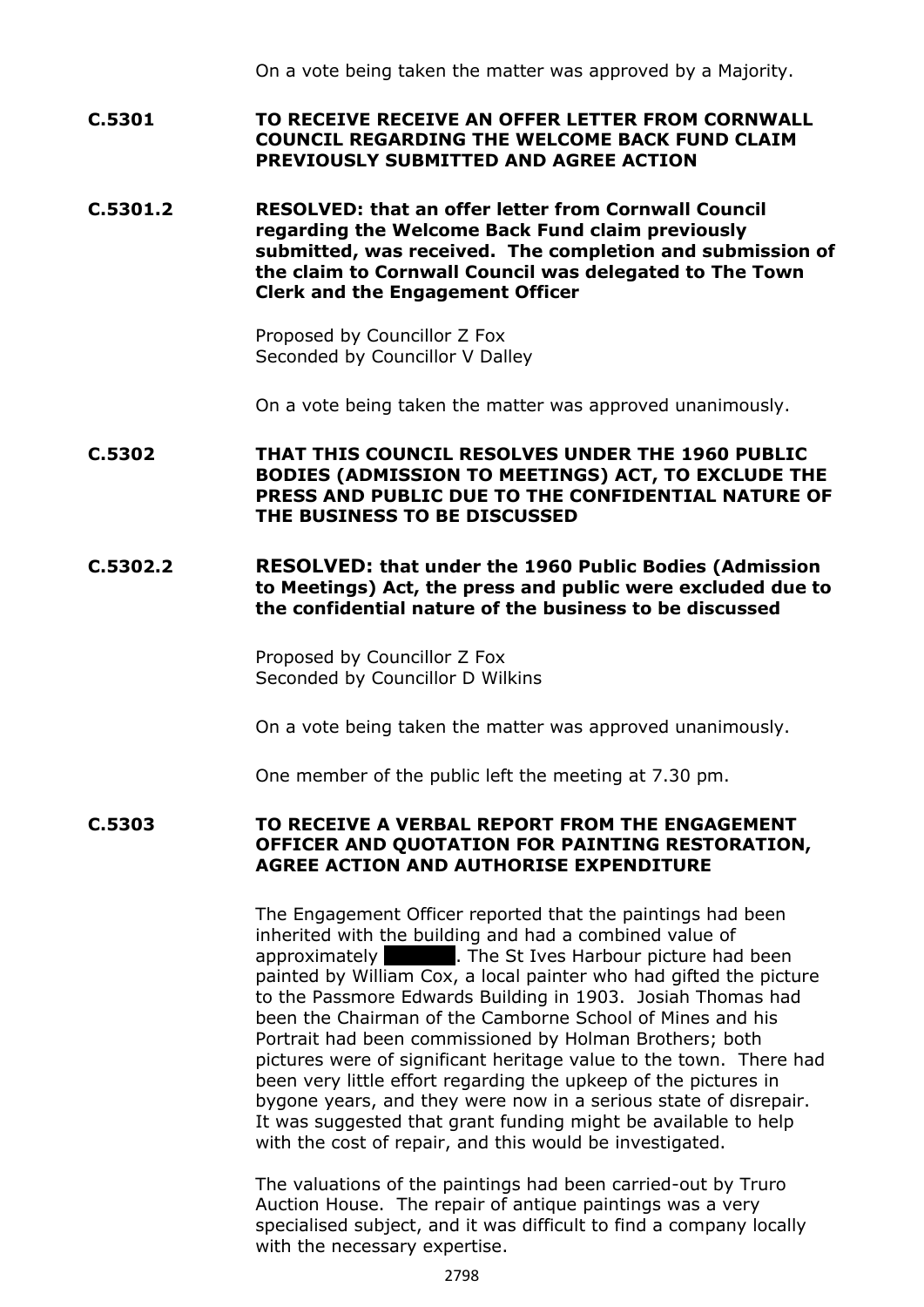**C.5303.2 RESOLVED: that a verbal report from the Engagement Officer and quotation for painting restoration were received. A budget of £7,500 for the restoration of the paintings was authorised to be taken from 323 The Passmore Edwards Building Earmarked Reserves**

> Proposed by Councillor V Dalley Seconded by Councillor C Lawrence

On a vote being taken the matter was approved by a Majority.

**C.5304 TO RECEIVE A VERBAL UPDATE FROM THE TOWN CLERK REGARDING THE TEMPORARY RELOCATION OF THE LIBRARY AND TOWN COUNCIL OFFICES AND TEMPORARY LOCATION OF MEETINGS; AGREE ACTION AND AUTHORISE EXPENDITURE**

> **I) TO RECEIVE AND NOTE QUOTATIONS RECEIVED FOR ICT RELOCATION, MOVING COSTS APPROVED BY THE MAYOR AND DEPUTY MAYOR.**



The Library would be closed on Tuesday, Wednesday and Friday; and the Office would be closed on Tuesday and Wednesday, but the phones were to be redirected and answered during in the move. The staff would also be available on their works mobiles.

# Councillor Atherfold suggested that the Town Council should look

 **C.5304.2 RESOLVED: that an uplift to £50,000 for relocation costs of the Town Council was approved, the additional cost to be taken from Cost Code 323 Passmore Edwards Building Earmarked Reserves. The Mayor and Deputy Mayor were given delegated authority to finalise the Lease Agreement, and costs relating to future meeting venues during the relocation period**

> Proposed by Councillor C Godolphin Seconded by Councillor V Dalley

On a vote being taken the matter was approved unanimously.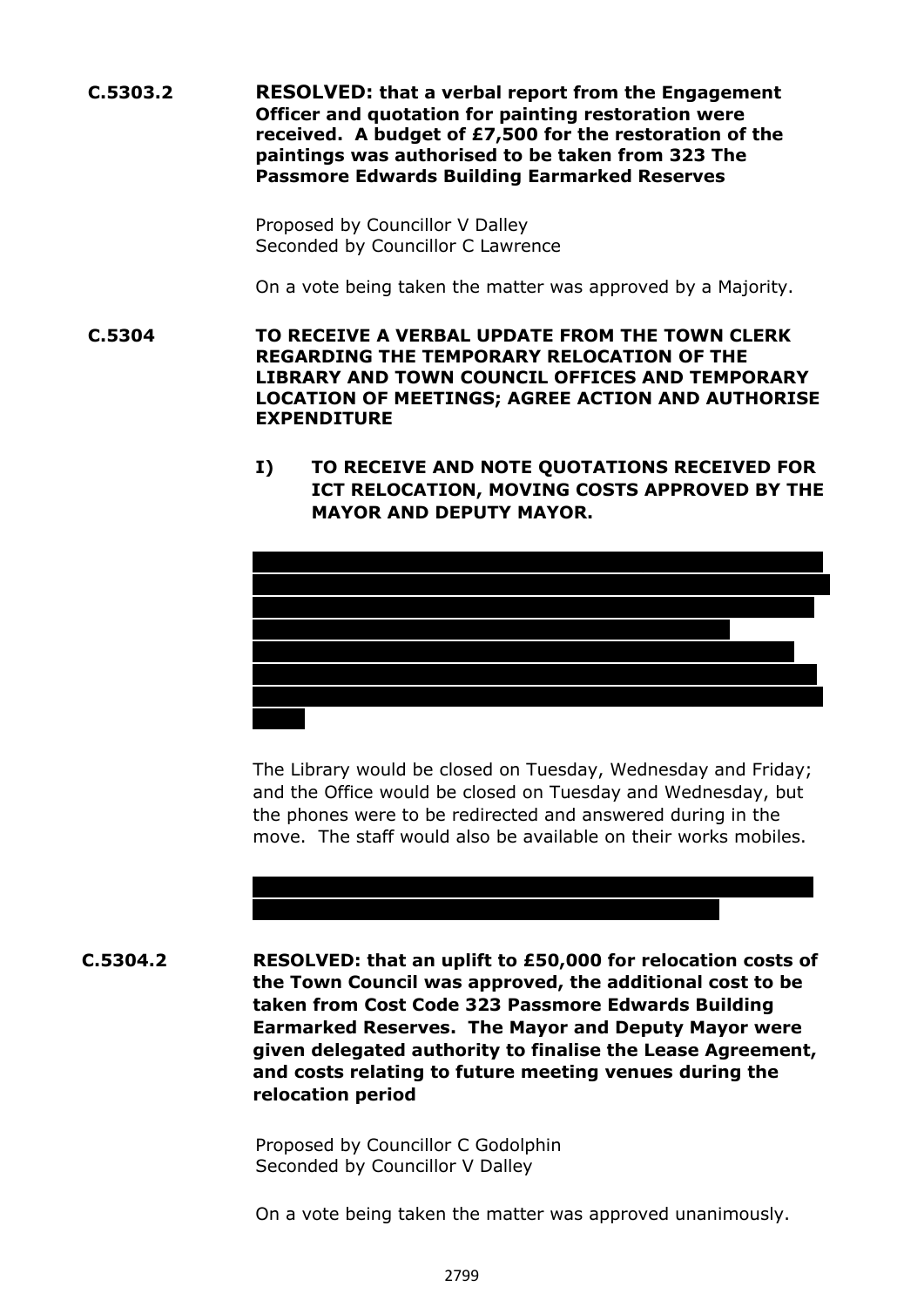**C.5304.3 RESOLVED: that a verbal update from the Town Clerk regarding the temporary relocation of the Library and Town Council Offices and temporary locations of meetings was received and noted. Quotations for ICT relocation, and moving costs approved by the mayor and deputy mayor, were received**

> Proposed by Councillor Z Fox Seconded by Councillor D Atherfold

On a vote being taken the matter was approved unanimously.

**C.5305 TO RECEIVE A DRAFT APPLICATION FOR MAKING THE BASSET CENTRE (OLD BASSET ROAD SCHOOL) AN ASSET OF COMMUNITY VALUE AND AGREE ACTION**

**C.5305.2 RESOLVED: that a draft application for making the Basset Centre (old Basset Road School) an Asset of Community Value was received and approved**

> Proposed by Councillor M Champion Seconded by Councillor C Godolphin

On a vote being taken the matter was approved unanimously.

# **C.5306 TO RECEIVE THE CCTV MANAGEMENT REPORT FOR JULY-SEPTEMBER 2021 (QUARTER 2), AGREE ACTION AND AUTHORISE EXPENDITURE**

# **C.5306.2 RESOLVED: that the CCTV Management Report for July-September 2021 (Quarter 2), was received**

Proposed by Councillor C Godolphin Seconded by Councillor Z Fox

On a vote being taken the matter was approved by a Majority.

Having declared an interest in the next Agenda item Councillor V Dalley left the room.

## **C.5307 TO RECEIVE RECOMMENDATIONS FROM THE DONALD THOMAS CENTRE WORKING PARTY, AGREE ACTION AND AUTHORISE EXPENDITURE**

 **C.5307.2 RESOLVED: that Camborne Town Council advise Camborne Town Deal Board, and Cornwall Council, that they will no longer be attached to the Camborne Contemporary Craft Hub (Donald Thomas Centre) Project, was approved**

> Proposed by Councillor C Godolphin Seconded by Councillor D Wilkins